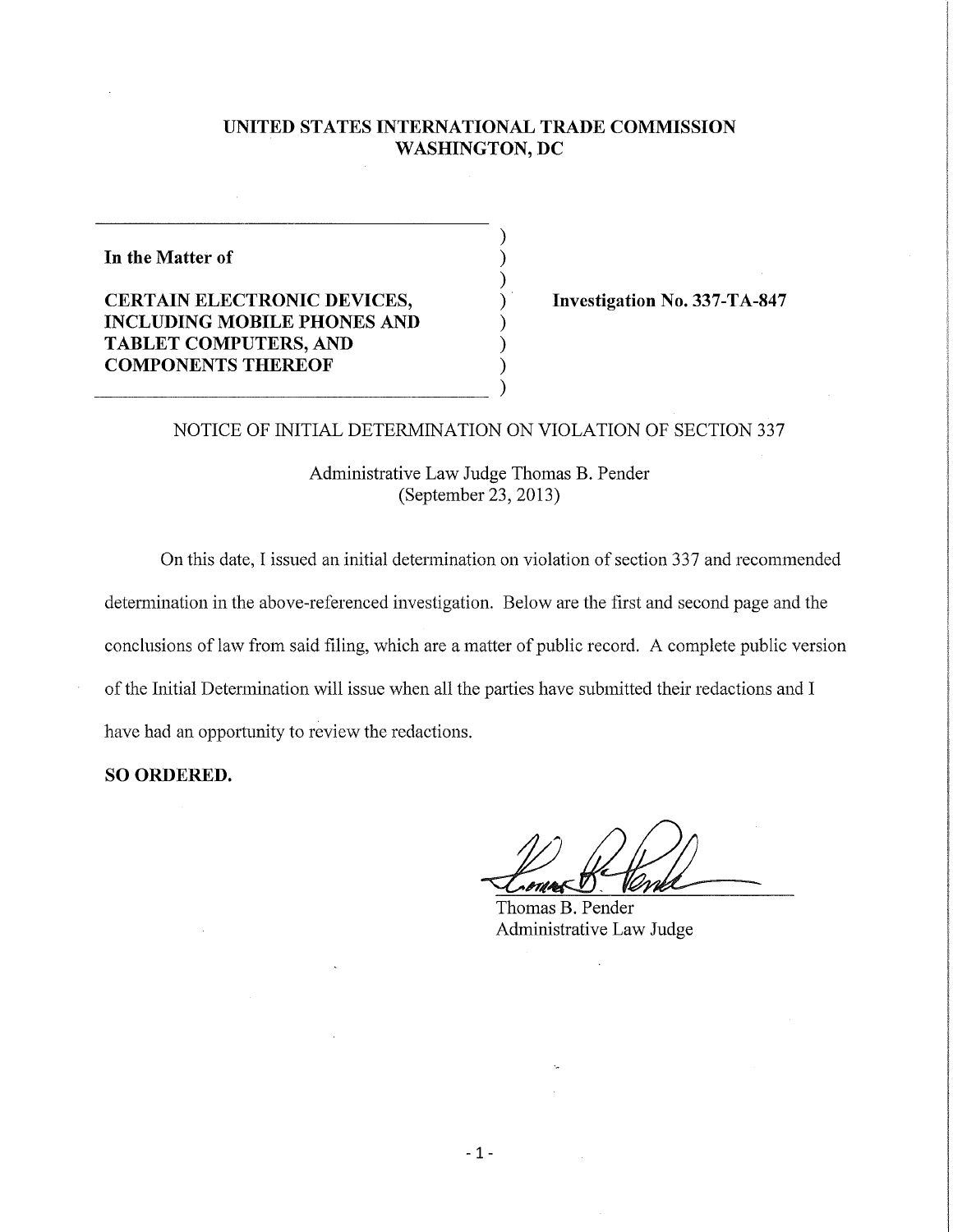#### **UNITED STATES INTERNATIONAL TRADE COMMISSION WASHINGTON, DC**

**In the Matter of** 

# **CERTAIN ELECTRONIC DEVICES, INCLUDING MOBILE PHONES AND TABLET COMPUTERS, AND COMPONENTS THEREOF**

**Investigation No. 337-TA-847** 

# INITIAL DETERMINATION ON VIOLATION OF SECTION 337 AND RECOMMENDED DETERMINATION ON REMEDY AND BOND

Administrative Law Judge Thomas B. Pender (September 23, 2013)

Pursuant to the Notice of Investigation and Rule 210.42(a) of the Rules of Practice and Procedure of the United States International Trade Commission, this is my Initial Determination in the matter of Certain Electronic Devices, Including Mobile Phones and Tablet Computers, and Components Thereof, Investigation No. 337-TA-847.

The Administrative Law Judge hereby determines that a violation of Section 337 of the Tariff Act of 1930, as amended, has been found in the importation into the United States, the sale for importation, or the sale within the United States after importation of certain electronic devices, including mobile phones and tablet computers, and components thereof, in connection with the claims of U.S. Patent Nos. 7,415,247 and 6,393,260.

The Administrative Law Judge hereby determines that no violation of Section 337 of the Tariff Act of 1930, as amended, has been found in the importation into the United States, the sale for importation, or the sale within the United States after importation of certain electronic devices, including mobile phones and tablet computers, and components thereof, in connection with the claims of U.S. Patent No. 5,884,190.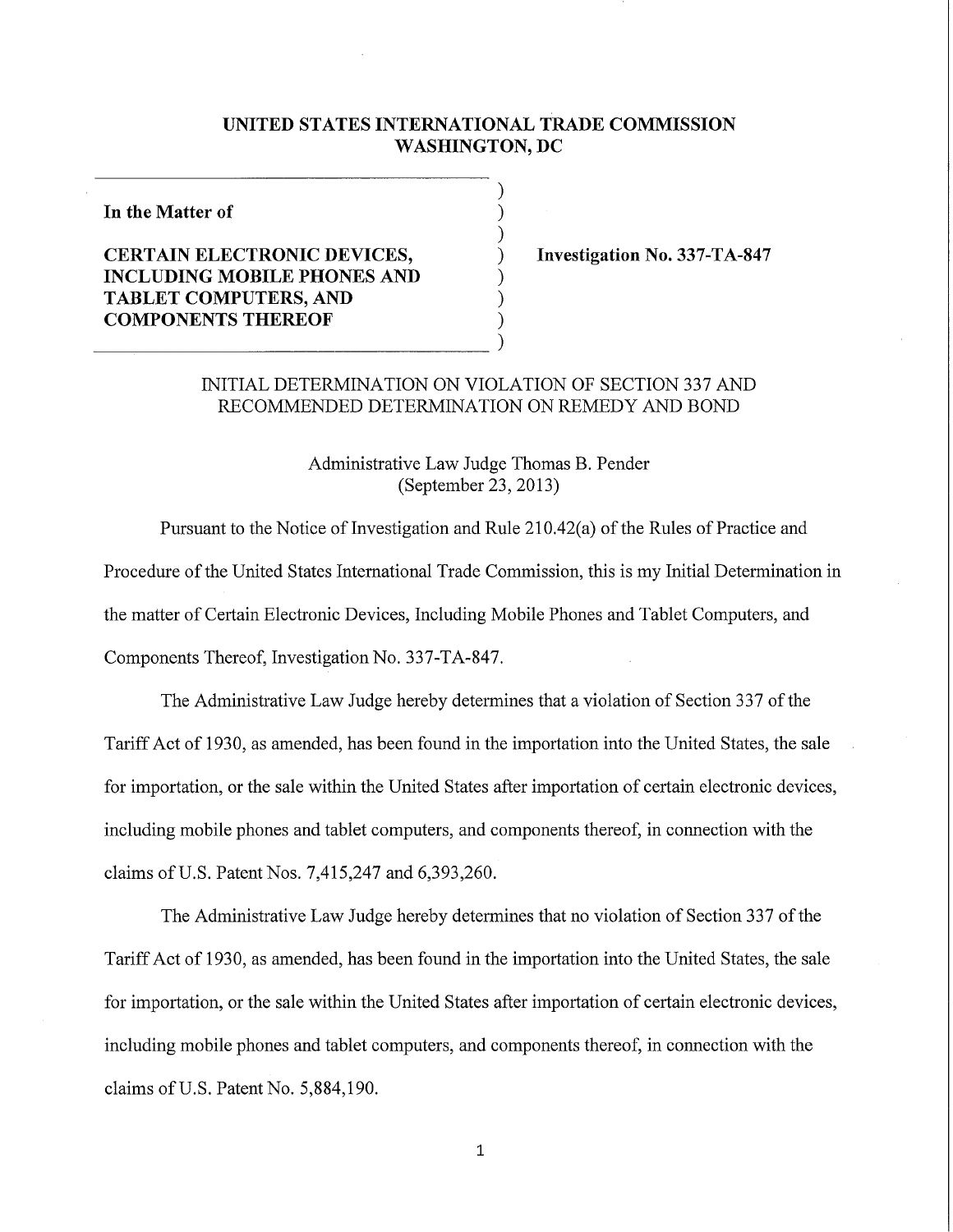Furthermore, the Administrative Law Judge hereby determines that a domestic industry in the United States exists that practices or exploits U.S. Patent Nos. 7,415,247 and 6,393,260, but that a domestic industry in the United States does not exist that practices or exploits U.S. Patent No. 5,884,190.